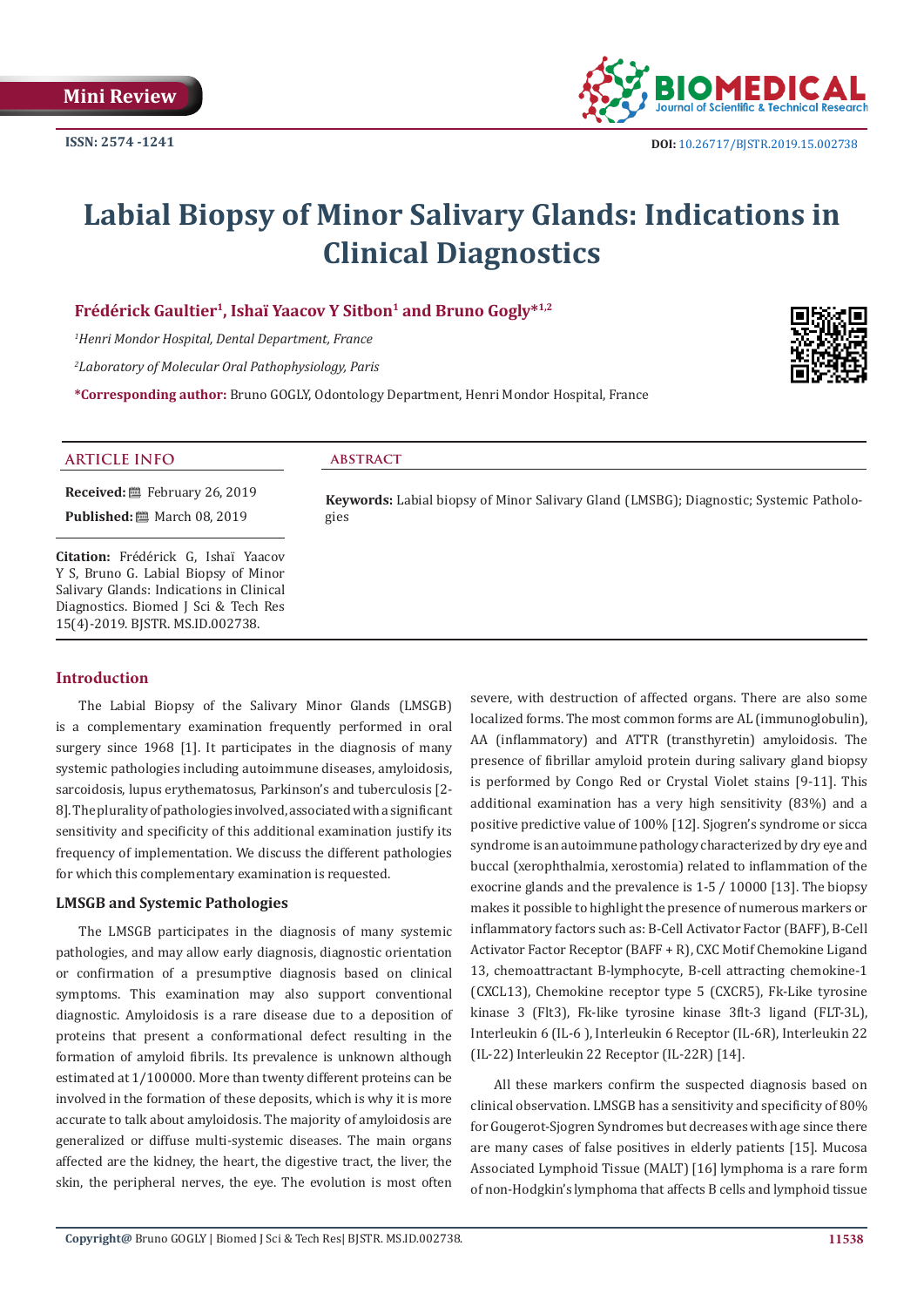associated with mucous membranes. It develops preferentially on grounds favorable to autoimmune pathologies or following a bacterial infection. Its prevalence is 1-9 / 100,00 [17]. Some cases of B-MALT Lymphoma are diagnosed during a LMSGB performed in the context of Sjögren's syndrome [18]. LMSGB biopsy showed atypical diffuse infiltration by mononuclear cells of variable size and atypical nuclei affecting the whole specimen with destruction of glandular architecture, leading to a diagnosis of B-cell MALT lymphoma [19]. Thus 5% of patients with Sjogren's develop MALT lymphoma [14]. Rheumatoid arthritis is an autoimmune pathology that develops in 50% of cases in patients with a genetic predisposition. This disease is characterized by persistent synovitis and systemic inflammation. Its prevalence is 0.5 to 1% of the adult population with 5 to 50 / 100,000 new cases per year [20]. The symptoms of dry syndrome (Sjögren) in patients with rheumatoid arthritis are quite common.

This has been demonstrated by negative biopsies for Sjögren's syndrome while the diagnosis of rheumatoid arthritis was made. All biopsies were immunohistochemically evaluated for the presence and distribution of specific leukocyte subsets using appropriate markers and for the expression of certain immunoregulatory molecules by salivary gland epithelial cells [21]. Thus, one could consider an interest of the LMSBG for the differential diagnosis between rheumatoid arthritis and Sjögren. Systemic lupus is an autoimmune disease that begins with cutaneous manifestations (lupus erythematosus) and evolves by affecting many organs (systemic lupus erythematosus). It is related to a production of autoantibodies directed against nuclear and cytoplasmic antigens. This rare disease (less than 1/100000) can affect the skin, kidneys, joints, lungs and nervous system. The pathology alternates remissions and acute crises. There is no curative treatment, the drugs prescribed are intended to reduce inflammation and associated symptoms [22,23]. In Lupus Erythematosus, LMSBGs established xerostomia as a symptom of this condition without systematic association with Sjogren's syndrome. Histological examination of the minor salivary glands shows the presence of hyalinization and thickening of ductal membrane, perivascular inflammatory infiltrate, epithelial spongiosis with no ductal lymphocytic aggression, vacuolar degeneration of the ductal cells and acinar serous metaplasia.

Thus, the LMSBG allows a diagnostic orientation of Lupus Erythematosus [24]. Sarcoidosis is a multi-systemic disease of unknown cause characterized by the formation of immune granulomas in the affected organs. All organs may be affected, but pulmonary involvement is predominant. Other severe manifestations are cardiac, neurological, ocular, renal or laryngeal. X-ray of the lungs is abnormal in 90% of cases and reveals pulmonary infiltrates with or without fibrosis. With a prevalence of 1-5 / 10,000, the associated mortality remains between 0.5 and 5% [25]. Although LMSBG is not recognized as a reliable complementary

examination for the primary diagnosis of sarcoidosis, it provides a reliable differential diagnosis between Sjögren and Sarcoidosis and therefore appropriate management [26]. The diagnosis of Sarcoidosis with LMSBG is based on the presence of tuberculoid granulomas without caseous necrosis. The LMSBG appears as a key diagnostic confirmatory test before a possible treatment [4]. Tuberculosis is an infectious disease caused by the bacterium Mycobacterium tuberculosis, contagious, with varying clinical signs. It is the leading infectious cause of death globally [27]. A recent study has highlighted the low sensitivity of the LMSBG for the diagnosis or even the diagnostic orientation of tuberculosis [8].

However, this study of 65 patients with diagnosed tuberculosis was able to demonstrate the presence of granulomas in the LMSBG comparable to those found in 20 to 60% of cases of Sarcoidosis [28]. Thus, the vigilance to make a clear differential diagnosis between tuberculosis and sarcoidosis is essential, taking corticosteroids (treatment of sarcoidosis) can be fatal in case of tuberculosis. Neurological diseases are now the leading cause of disability and the second leading cause of death in the world [29]. Among them, Parkinson's disease has more than doubled since 1990. Parkinson's disease is a neurodegenerative pathology related to the degeneration of dopaminergic neurons. It is mainly manifested by a drop in postural stability, tremors, motor rigidity, although many other symptoms can be associated [30,31]. Recent studies indicate an interest in LMSBG as a confirmation element for early diagnosis of Parkinson's disease since it is found in 69% of patients diagnosed with alpha-synuclein in peri-acinar areas [7]. Although Alpha Synuclein is physiologically present in the brain, Parkinson's disease is found in other tissues or around nerve endings of the trigeminal nerve.

### **Conclusion**

To conclude, biopsy of the minor salivary glands is a simple surgical procedure that is indicated in the confirmation or diagnosis of many pathologies. However, the number of glands to be collected and the method of preservation (paraformaldehyde, freezing, physiological fluid) must be indicated according to the anatomopathological analysis technique. In fact, antibody labeling is often not compatible with formalin fixation, unlike histological staining.

#### **References**

- 1. Alexander Langerman, Elizabeth A (2008) Blair Labial minor salivary gland biopsy. Operative Techniques in Otolaryngology 19(4): 248-251.
- 2. Wicheta S, Van der Groen T, Faquin WC, August M (2017) Minor Salivary Gland Biopsy-An Important Contributor to the Diagnosis of Sjögren Syndrome. J Oral Maxillofac Surg 75(12): 2573-2578.
- 3. De Paula Eduardo F, de Mello Bezinelli L, de Carvalho DL, Della Guardia B, de Almeida MD, et al. (2017) Minor salivary gland biopsy for the diagnosis of familial amyloid polyneuropathy. Neurol Sci 38(2): 311-318.
- 4. Blaise P, Fardeau C, Chapelon C, Bodaghi B, Le Hoang P (2011) Minor salivary gland biopsy in diagnosing ocular sarcoidosis. Br J Ophthalmol 95(12): 1731-1734.